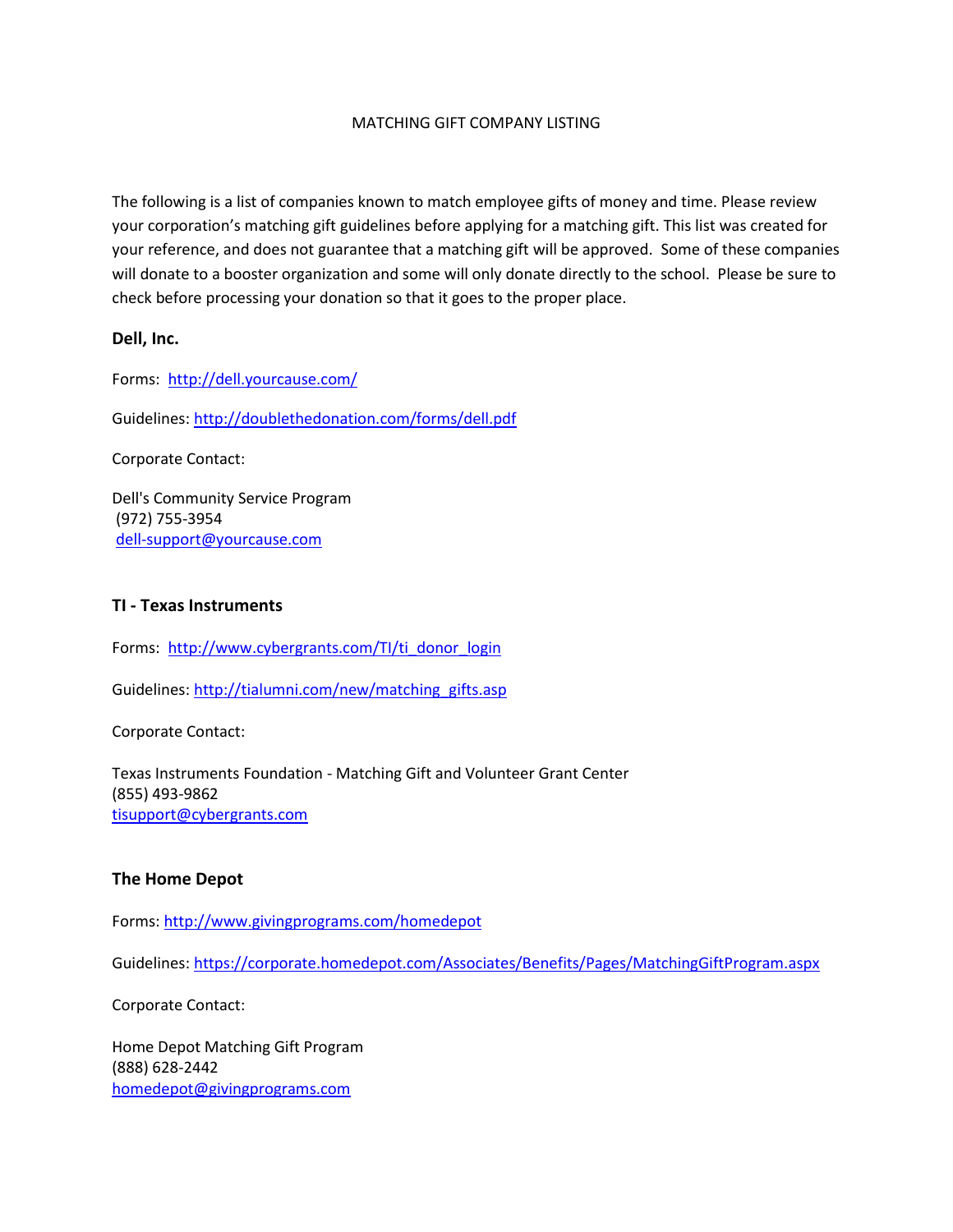## **Google Inc.**

Forms:<https://www.easymatch.com/google/>

Guidelines:

[https://secure7.easymatch.com/googlegive/Applications/MatchingGifts/default.aspx?page=Guideline&](https://secure7.easymatch.com/googlegive/Applications/MatchingGifts/default.aspx?page=Guideline&Skip=Guideline) [Skip=Guideline](https://secure7.easymatch.com/googlegive/Applications/MatchingGifts/default.aspx?page=Guideline&Skip=Guideline)

Corporate Contact:

Google Employee Giving (866) 243-6855 [google@easymatch.com](mailto:google@easymatch.com)

### **Yahoo! Inc.**

Forms: <https://www.easymatch.com/yahoo/>

Guidelines[: http://doublethedonation.com/forms/yahoo.pdf](http://doublethedonation.com/forms/yahoo.pdf)

Corporate Contact:

Yahoo's Matching Gift Program Administrator (866) 788-4483 [yahoo@easymatch.com](mailto:yahoo@easymatch.com)

## **AXA Equitable Financial Services, LLC**

Forms: <http://doublethedonation.com/forms/axa-financial.pdf>

Guidelines[: http://www.axa-equitable.com/axa-foundation/matching-gifts.html](http://www.axa-equitable.com/axa-foundation/matching-gifts.html)

Corporate Contact:

AXA Equitable Financial Services' Matching Gift Program [matching.gifts@axa-equitable.com](mailto:matching.gifts@axa-equitable.com)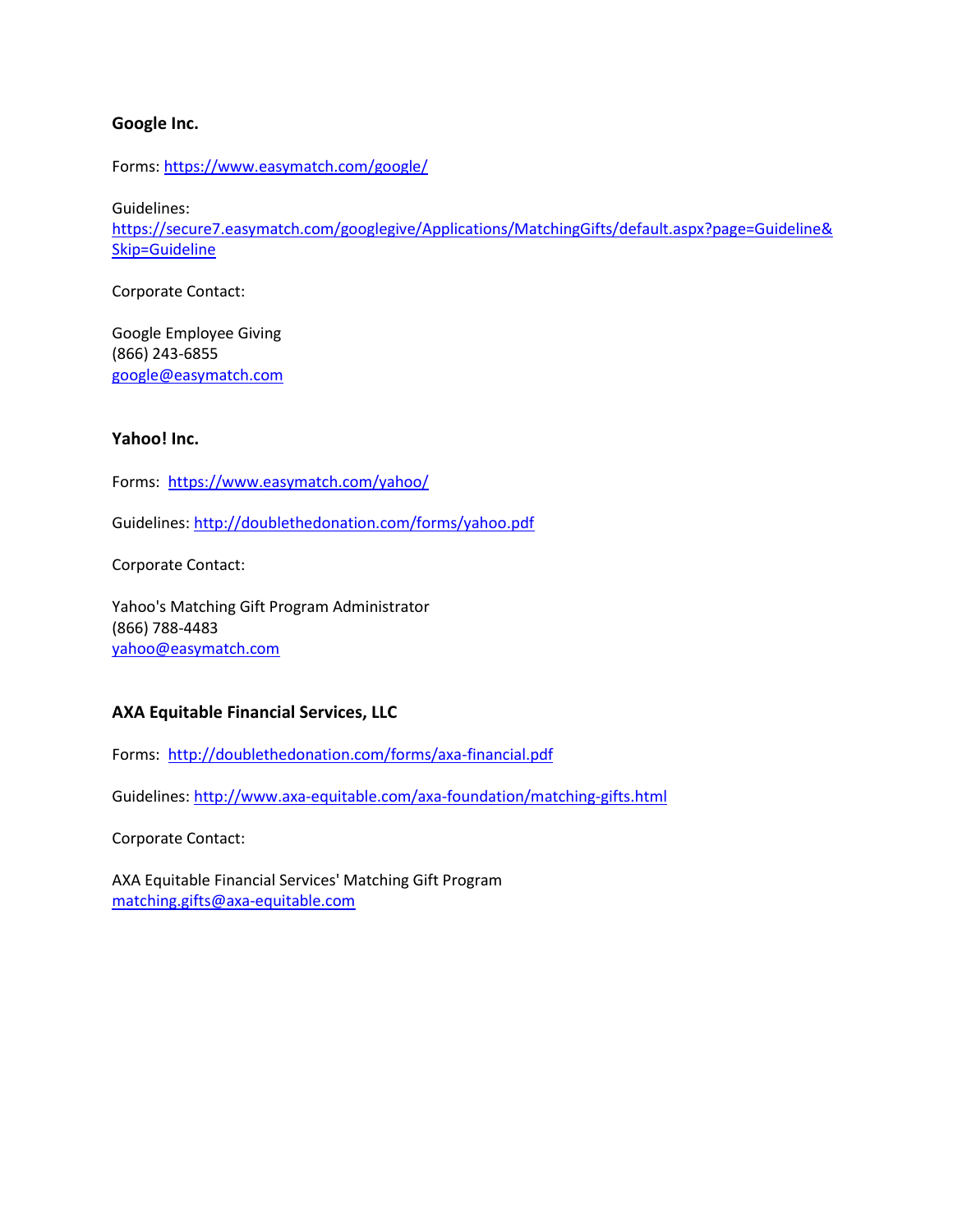## **Hewlett Packard**

Forms: <https://hp.yourcause.com/>

Guidelines[: http://www8.hp.com/us/en/hp-information/social-innovation/employee-giving.html](http://www8.hp.com/us/en/hp-information/social-innovation/employee-giving.html)

Corporate Contact:

HP Employee Giving (972) 755-3950 [help@yourcause.com](mailto:help@yourcause.com)

### **3M Company**

Forms: [http://www.3M.com/matchinggifts](http://www.3m.com/matchinggifts)

Guidelines[: http://solutions.3m.com/wps/portal/3M/en\\_US/Community-Giving/US-Home/employees](http://solutions.3m.com/wps/portal/3M/en_US/Community-Giving/US-Home/employees-retirees/)[retirees/](http://solutions.3m.com/wps/portal/3M/en_US/Community-Giving/US-Home/employees-retirees/)

Corporate Contact:

3M Corporate Employee Giving Programs [3msupport@cybergrants.com](mailto:3msupport@cybergrants.com)

## **Bank of America / Merrill Lynch**

Forms: <https://www.cybergrants.com/boa/branch.html>

Guidelines[: http://about.bankofamerica.com/en-us/global-impact/matching-gifts-features-and](http://about.bankofamerica.com/en-us/global-impact/matching-gifts-features-and-eligibility.html)[eligibility.html](http://about.bankofamerica.com/en-us/global-impact/matching-gifts-features-and-eligibility.html)

Corporate Contact:

Bank of America Foundation (800) 218-9946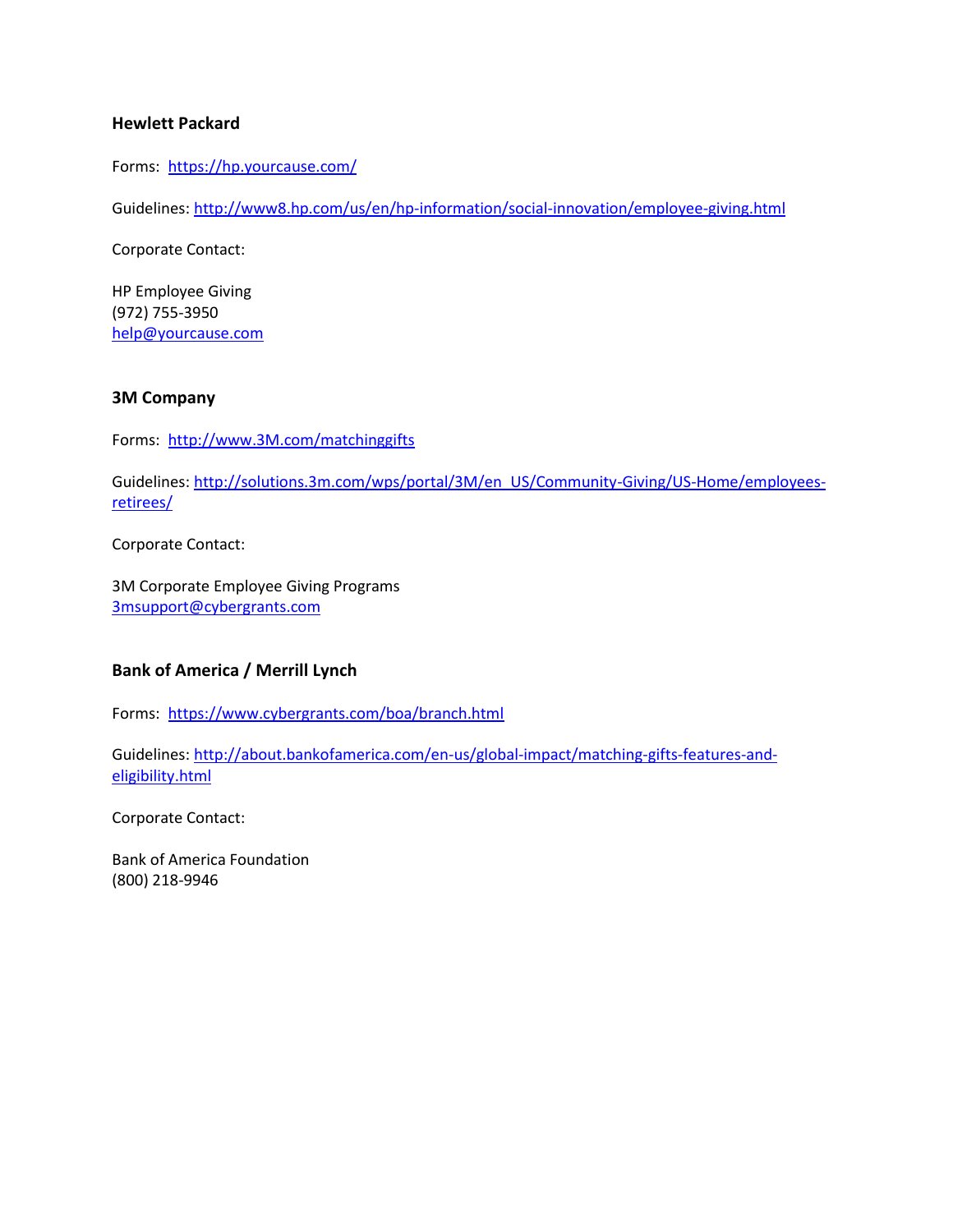# **The Gap Corporation (Gap, Banana Republic, Old Navy, Piperlime and Athleta)**

Forms: <http://www.bewhatspossible.com/ChooseMatchProgram.aspx?page=MatchNow>

Guidelines[: http://www.bewhatspossible.com/Home/MatchingPrograms.aspx](http://www.bewhatspossible.com/Home/MatchingPrograms.aspx)

Corporate Contact: The Gap Foundation (888) GAP-GIVE [gap\\_foundation@gap.com](mailto:gap_foundation@gap.com)

### **ExxonMobil**

Forms: <https://www.easymatch.com/exxonmobil/>

Guidelines[: https://www.easymatch.com/exxonmobil/](https://www.easymatch.com/exxonmobil/)

Corporate Contact:

ExxonMobil Corporate Giving (877) 807-0204 [exxonmobil@easymatch.com](mailto:exxonmobil@easymatch.com)

### **Microsoft**

Forms: <https://easymatch.com/microsoft>

Guidelines[: http://www.microsoft.com/about/corporatecitizenship/en-us/serving](http://www.microsoft.com/about/corporatecitizenship/en-us/serving-communities/community-opportunities/employee-giving/)[communities/community-opportunities/employee-giving/](http://www.microsoft.com/about/corporatecitizenship/en-us/serving-communities/community-opportunities/employee-giving/)

Corporate Contact:

Matching Gifts Customer Support (800) 480-4438 [MS@easymatch.com](mailto:MS@easymatch.com)